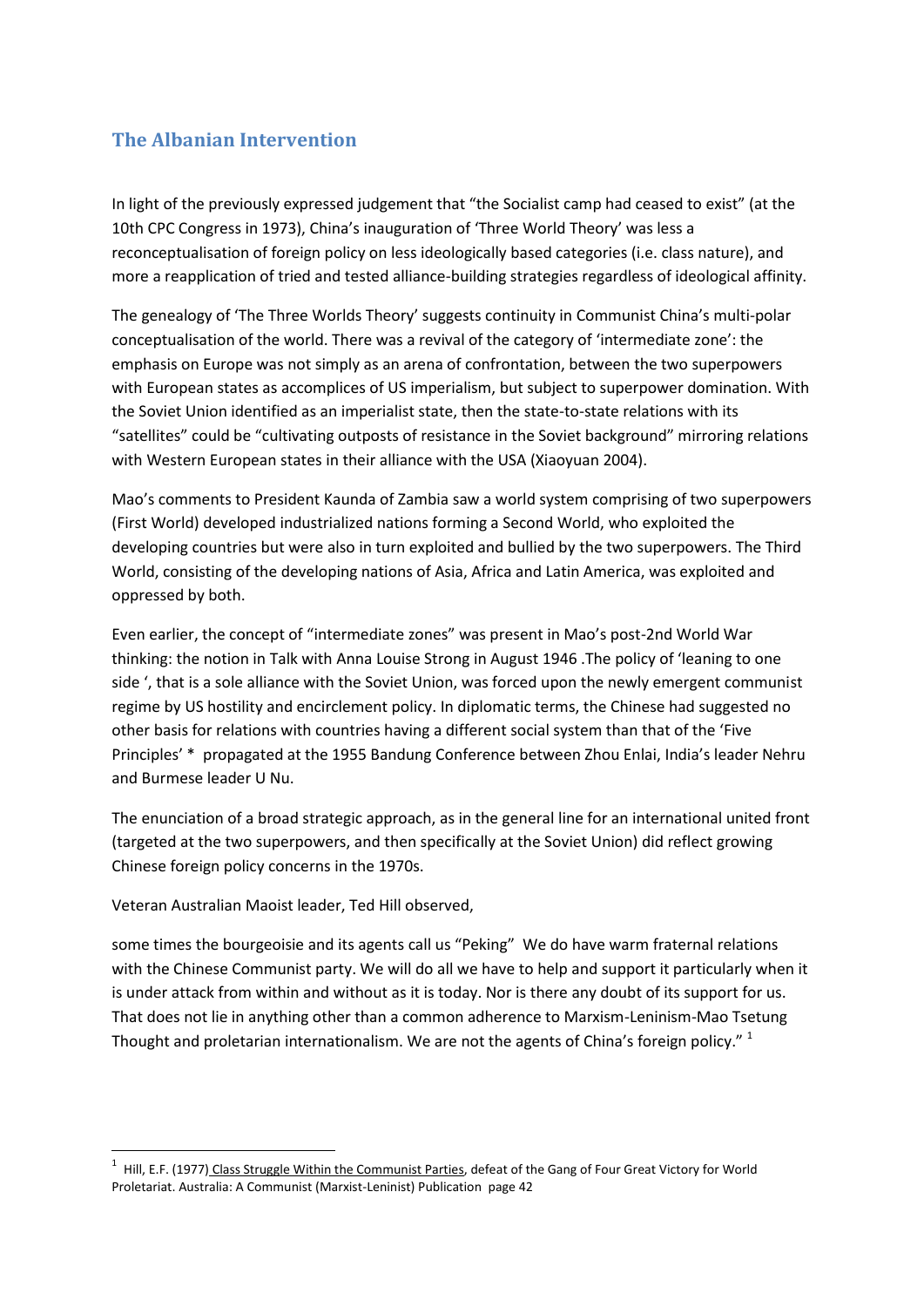It would be a crude summation that pro-China groups adhered to, and acted little more than part of a chorus, to what came out of Beijing. Within the ML groups, the resources and personnel to analysis policy shifts were seldom available; instead the framework of identification with, or against the Party in power, supplemented to media reports, informed the stance of the European parties. Bi-lateral relations between the European Maoist organisations were far from uniform or comprehensive. The main avenue for exchange of views was the flow of publications between organisations and reportage in Peking (later Beijing) Review.

The existence of the 'Three World Theory' provoked distension between groups that were heated and acrimonious, the volume of literature and meetings that focused on the 'Three Worlds Theory' in the late 1970s that came out of the European Maoists reflected the attempt to independently understand and assess the implications of the authoritative statement.

Divergent views were observable between the two allies: the lack of agreement of views on international developments such as the consolidation of the European Union. In 1975, China established formal relations with the European Community, while at the PLA's 7th Congress it was grouped with its East European counter-part, Comecon, as "equally reactionary forces". The differences between their approaches of the allies were bubbling up to the surface.

There were strategic differences as Albania was critical of the foreign policy priorities that increasingly reflected the containment of the Soviet Union as China's objective. In their opposition to China's widening diplomatic offensive to establish relationships<sup>2</sup> Albanian criticism appealed to a political orthodoxy that asserted (within a Marxist discourse) the primacy of class against the complexities in the Chinese analysis of world politics that spoke of national independence and alliances with bourgeois leaders. In retrospect, the PLA concluded that,

with Nixon's visit, China joined the dance of imperialist alliances and rivalries for the redivision of the world, where, China, too, would have its own share. This visit paved the road to its rapprochement and collaboration with US imperialism and its allies.<sup>3</sup>

The theme that 'it is impossible to use one imperialist to oppose another' had pointedly appeared at the time of Chinese preparations for the visit of US President, Richard Nixon to China. It came after Romania's leader Ceausescu had received a warm reception on his visit to China in 1971.

China's foreign policy initiatives in the Balkan region served to confirm Albania's worst fears: in August 1977 Yugoslavian leader Tito undertook a state visit to China. By March 1978, Inter-party relations were restored between the CPC and the Yugoslav League of Communists. When Hua Guofeng's visit to Western Europe in August 1978 included Romania and Yugoslavia, relations between the former allies had reached their lowest point; with not too much subtlety Hoxha's fourteen-year-old article regarding Khrushchev's visit to Yugoslavia was republished in Tirana under the title, *Khrushchev Kneeling Before Tito* at almost exactly the time that Tito was visiting the People's Republic of China

 2 Dai Bingguo (2001) The Communist Party of China's contacts with Foreign Political parties: an interview with Dai Bingguo, Minister of the International Department of the CPC Central Committee.

 $3$  Hoxha 1979b: Reflections on China - 2 volumes. Tirana: the <8 Nentori> Publishing House: 41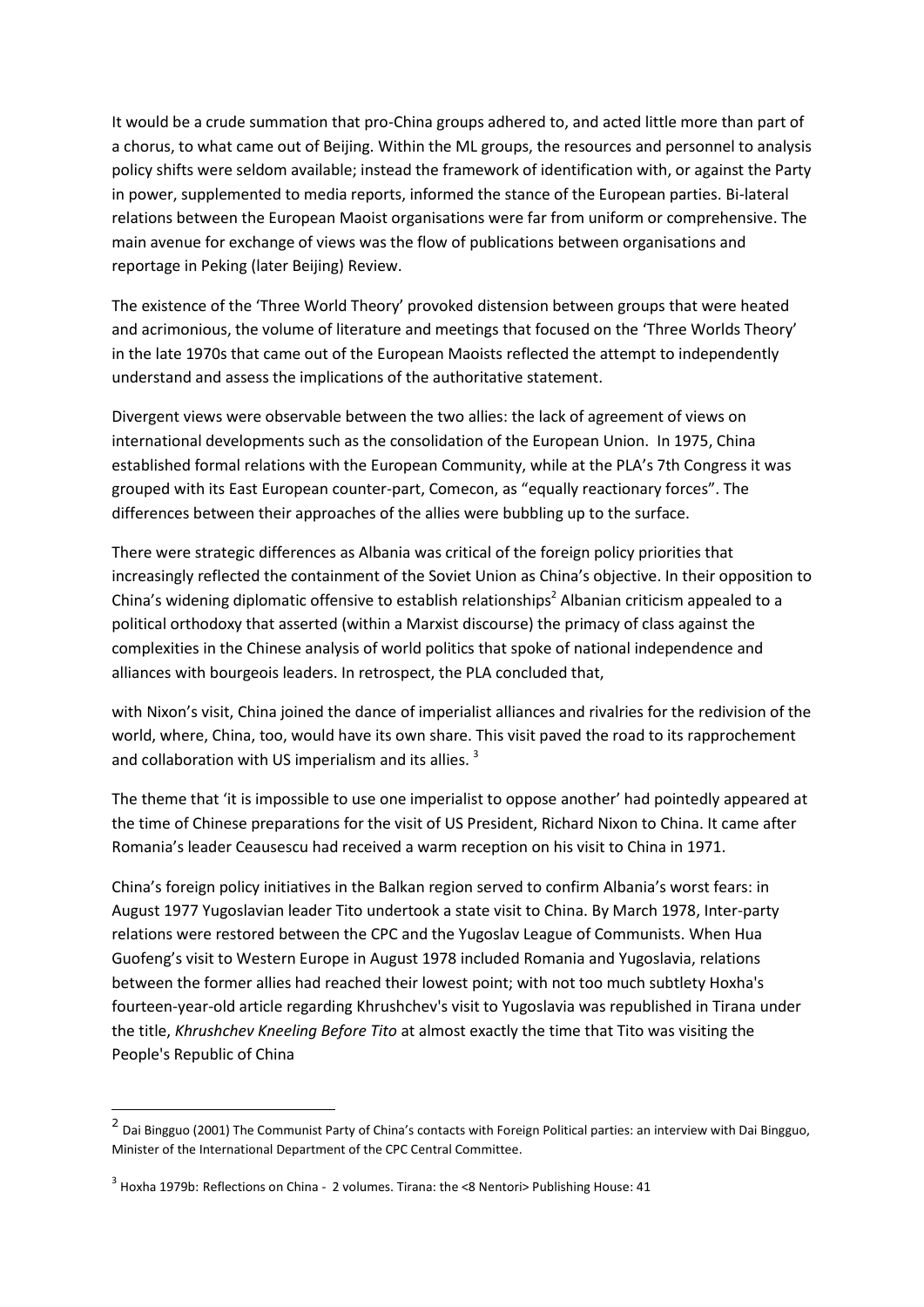An underlying but significant factor in the Albanian intervention was the perceived national interest of the small Balkan state. Albanian independence had been a motif in the PLA's engagement in the international communist movement. Prior to the 7th Congress, the Albanian Defence Minister, Balluku was executed, along with other senior military officers, allegedly for collusion with China promoting a military alliance with Romania and Yugoslavia.<sup>4</sup>

Within a few years of Mao's death in September 1976, the pro-China groups had been reshaped and divided along ideological lines as a result of a concerted intervention by the PLA designed to bring organisations into its exclusive political orbit. The Albanian intervention appeal was to those favourable to looking to Tirana in much the same way earlier generations of communists looked towards Moscow. Pro-Albania groups turned to Third Period Comintern-era ideology to replace Cultural Revolution-era Maoism. The political battle lines were to be drawn up in four principle texts –: the unsigned '*Zeri I Popullit'* editorial of July 1977, *The Theory and Practice of Revolution*, the governmental letter of July 1978 sent on the occasion of China's cessation of aid to Albania and the third was Enver Hoxha's *Imperialism and Revolution* published in 1979 and Hoxha's two volume dairy *Reflections on China* should be read as having had an overt political function beyond providing a contemporaneous historical record on Sino-Albanian relations. The fourth contribution, summarising the differences and criticism culminating in the October 1978 seminar, organised under the auspicious of the Institute of Marxist Studies.<sup>5</sup> The formation of the pro-Albanian movement had coalesced over an eighteen-month period.

The official Albanian Party History records the subterfuge employed; while, for 'tactical reasons' the CPC was not named, the entire world would understand against whom the criticisms were aimed, as the counter-revolutionary << theories>> and actions of the Chinese were already known to all.<sup>6</sup>

In 1976 the 7th Congress saw a gathering of European and other Maoist leaders in Albania. The Communist party of China was again absent due to a decision that since their congress in April 1969 they had not sent delegations to any foreign party congresses, or invited any foreign delegations to their own.

From the anti-revisionist movement, twenty-nine sent delegations to Tirana<sup>7</sup>, more than ever before (and in addition there are "Marxist-Leninist friends" present from Turkey, Iran, and Iceland). They represent Australia, Italy, Brazil, West Germany, Britain, Argentina, Spain, Sri Lanka, France, Ecuador, Indonesia, Bolivia, Norway, Colombia, Sweden, Peru, Japan, Portugal, Chile, Austria, Paraguay, the Netherlands, Uruguay, Belgium, the Philippines, Switzerland, Denmark, Finland, and the Dominican Republic.

 $\overline{a}$ 

<sup>4</sup> "15 Albanians executed for pro-China conspiracy". *The Times* August 4 1978 p5.

<sup>5</sup> The Institute of Marxist Leninist Studies, (1979) Problems of Current World Development: Reports submitted to the Scientific Session held in Tirana, October 2-4 1978 Tirana: the <8 Nentori> Publishing House

<sup>&</sup>lt;sup>6</sup> History of the Party of Labour of Albania 1966-1980. The <8 Nentori> Publishing House,

Tirana 1981: 232

 $^7$  Quoted in the Albanian order listed by ATA on November 1st by Kevin Devlin in FOREIGN DELEGATIONS AT THE ALBANIAN CONGRESS .RAD Background Report/224 (Albania) 3 November 1976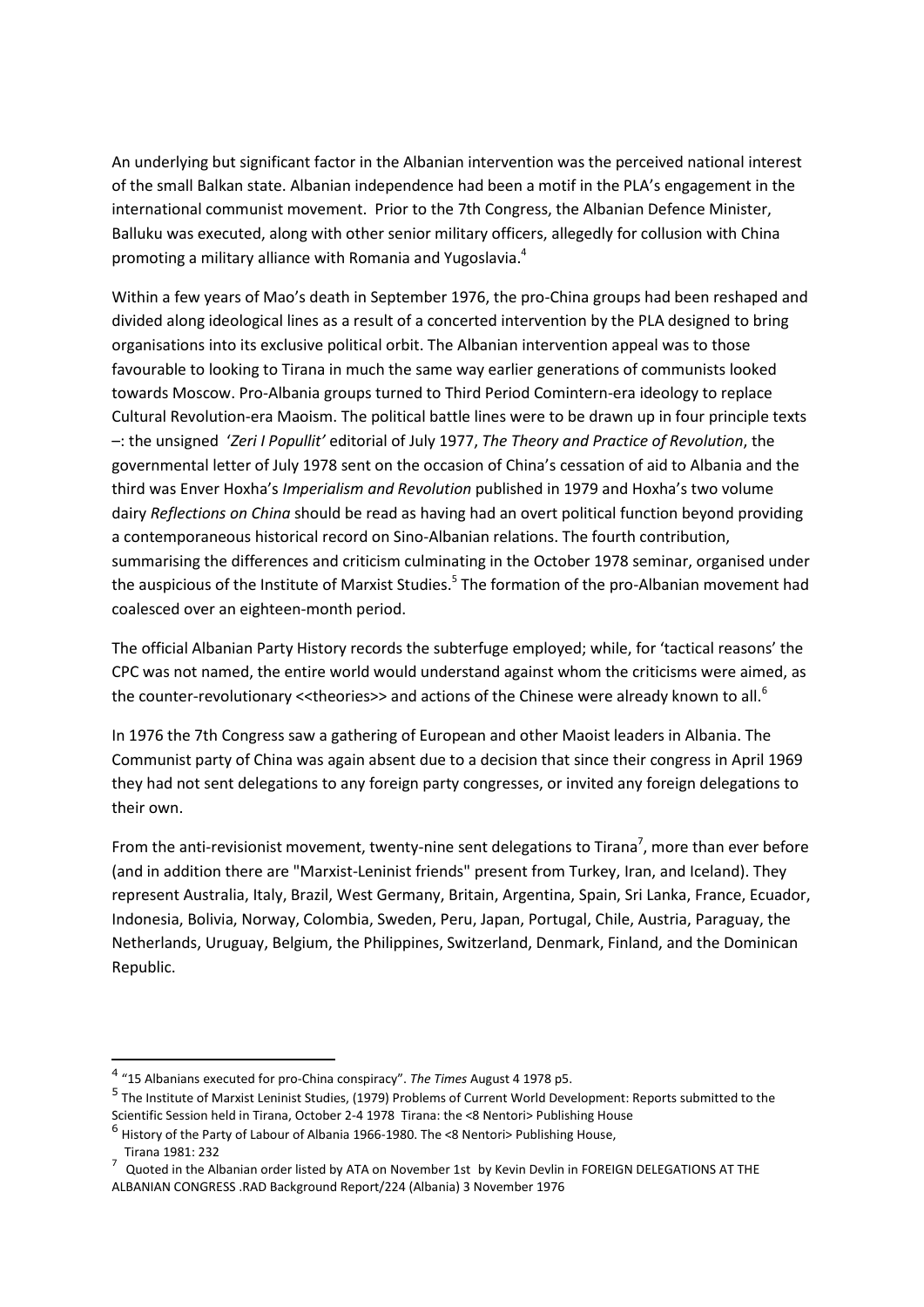There were two noteworthy absentees the Communist Party of New Zealand, which had supported the Albanians for a decade and a half [and in the simmering polemic that emerged, continued to do so]. The other absentee was the Polish Communist Party (KPP) – whose Secretary-General, Kazimierz Mijal, is known to have resided in Tirana since he fled Poland in February 1966. Mijal was not reported as attending the Fifth Congress in 1966, although a proclamation addressed by the KPP to the congress was read by Jacques Grippa of Belgium; at the sixth Albanian congress in 1971 Mijal was present as head of the KPP delegation.

If the intention was to sound out disagreements with the Chinese positions and spot likely clientele for a Tirana-based 'Marxist-Leninist International', the response was mixed from the fraternal delegations attending.

Many of the delegations did praised their host; the Brazilian delegation called Enver Hoxha "the greatest and the most enlightened Marxist-Leninist of the present time" <sup>8</sup> Symbolic because the Communist Party of Brazil had been amongst the first to ally themselves to the Sino-Albanian side of the Polemics in the early Sixties. A highly critical article followed on the Three World Theory and revisionist (meaning Chinese) attempt to split the Brazilian party after the visit by First Party Secretary, Joas Amazonas, to Albania<sup>9</sup>. The Latin American participants at the 7th Congress "took the opportunity to hold a fraternal meeting"<sup>10</sup> to discuss their individual positions and issued a joint declaration in which they stated, among other things, that "This [Yankee] imperialism is the main enemy of the peoples on the continent [of South America]."

Others invited read like a roll call of a 'Maoist international': Ted Hill, Chairman of the Communist Party of Australia (ML), the leader of the Ceylon



Communist Party N. Sanmugathasan, a delegation from the Norwegian AKP (ML) and Jacques Jurquet, leader of the French PCMLF.

Reg Birch of the CPB (ML) address to Congress declared, "We do not go to bed with the bourgeoisie."<sup>11</sup> A cryptic remark that implied criticism of what he saw would result from the Chinese call for a 'united front' against the two superpowers; an alliance with one's own ruling class against the USA or USSR. The CPB (ML) were initially favourable to the PLA, even setting up the 'New Albania Society', in competition with an established friendship organisation led by Bill Bland of the pro-Albanian (but not recognised) Communist League. Amongst the few who argued early on about the

 $\overline{a}$ 

 $10$  Joint Declaration of the Delegations of the Marxist-Leninist Parties of Latin America (Issued February 1977) Nottingham:

Nottingham Communist Group

<sup>8</sup> Prifti 1978:252.

<sup>9</sup> "The Unity and Reinforcement of the Workers' Movement, a priority duty" *A Classe Operaria* January 1978

 $11$  The Worker (London) No23, November 29, 1976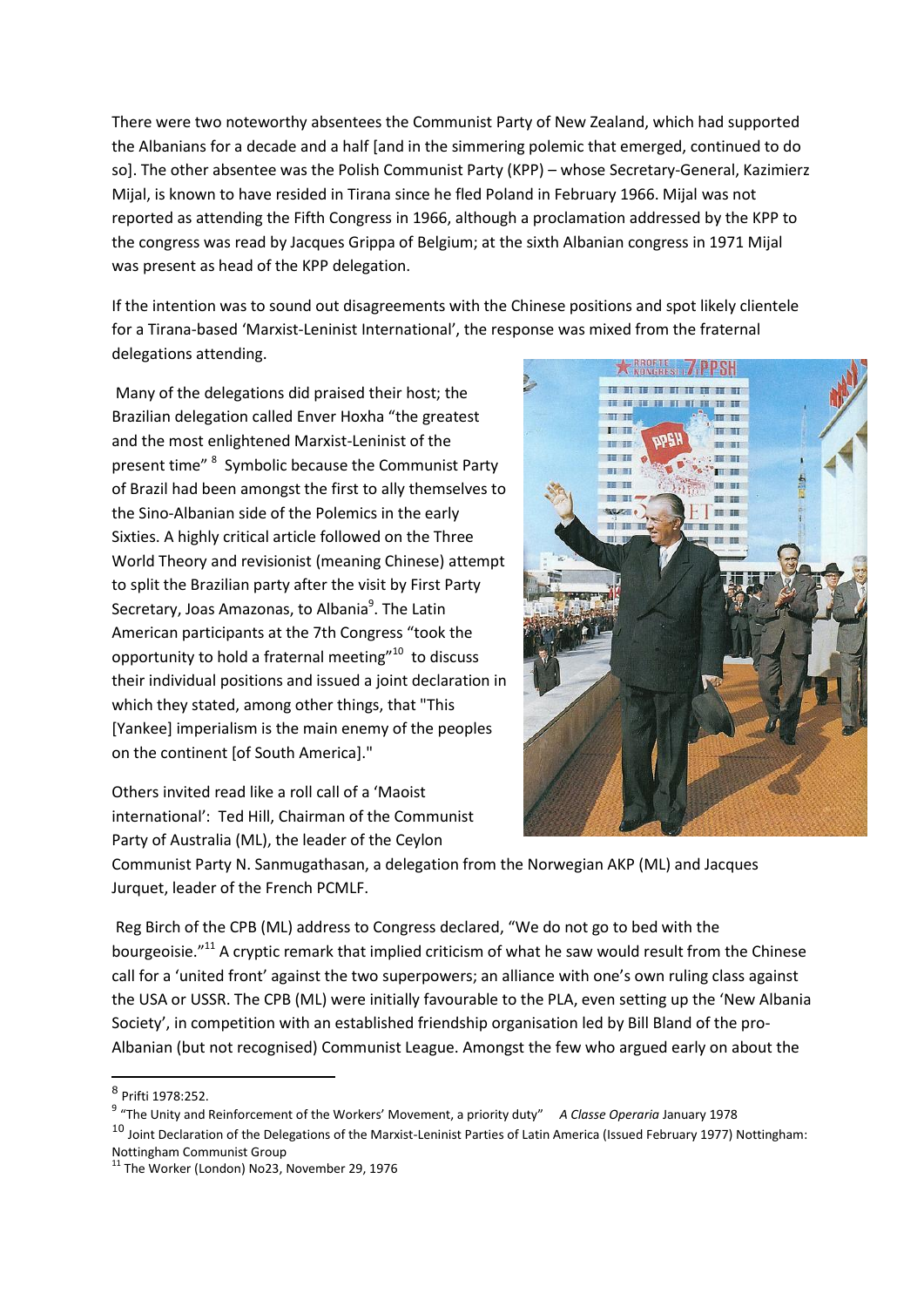nature of Maoism, were the Communist League led by Bill Bland (UK); and the Proletarian Path led by Moni Guha (India), Centre d'Etude Sur Le Mouvement Ouvrier et Paysan International (CEMOPI) led by Patrick Kessels (France ).

The AKP (ML) commented, In the report to the 7th Congress of the PLA the CPC was openly criticised for the first time, although the criticisms was not textually directed against China and the CPC. Textually the criticism was directed against supporters of the three-world theory, yet everybody at the Congress readily understood that the CPC was the actual target.<sup>12</sup>

Enver Hoxha's Congress Report set the ideological framework: the introduction to an edition circulated by the Communist Party of England (ML), noted it contained:

a number of important observations on the international situation... The report is written at a time of great turmoil in the Marxist-Leninist and revolutionary movement throughout the world. The views presented in the report help to clarify a number of important questions and are a valuable contribution to the important struggle that is taking place against international opportunism.<sup>13</sup>

The existence of three English based groups siding with the Albanian argument was not unique; the premier site documenting the modern anti-revisionist movement noted that, in the United States the distinct Pro-Albania trend in the New Communist Movement emerged in 1978 in response to the open polemics between the Party of Labor of Albania (PLA) and the Communist Party of China. The main organizations in this trend were:



\* the Marxist-Leninist Organizing Committee (MLOC), one of the groups which had its origins in the Black Workers Congress;

\* the Central Organization of U.S. Marxist-Leninists (COUSML);

\* the U.S. Leninist Core, which derived from remnants of the Puerto Rican Revolutionary Workers Organization-Revolutionary Workers League alliance that formerly called itself the Revolutionary Wing;

\* Demarcation, which came out of the Red Dawn Committee (M-L), which itself had come out of the New York section of the Workers Congress (M-L);

\* a number of smaller collectives, primarily in the Midwest and on the West Coast.

Given their shared agreement with the line of the Party of Labor of Albania, efforts were undertaken in 1978-1980 to unify these groups in a single organization and/or party building process. In the end, however, all of these ended in failure.<sup>14</sup>

1

<sup>12</sup> AKP(ML)1978 :3

<sup>13</sup> Communist Party of England (ML) 1977

<sup>14</sup> EROL. *Unification Efforts of Pro-Albania Groups*. Despite the allegiance of these groups to the Enver Hoxha and Party of Labor of Albania (PLA), the PLA did not reciprocate. The Albanians maintained a policy of recognizing a single party in a